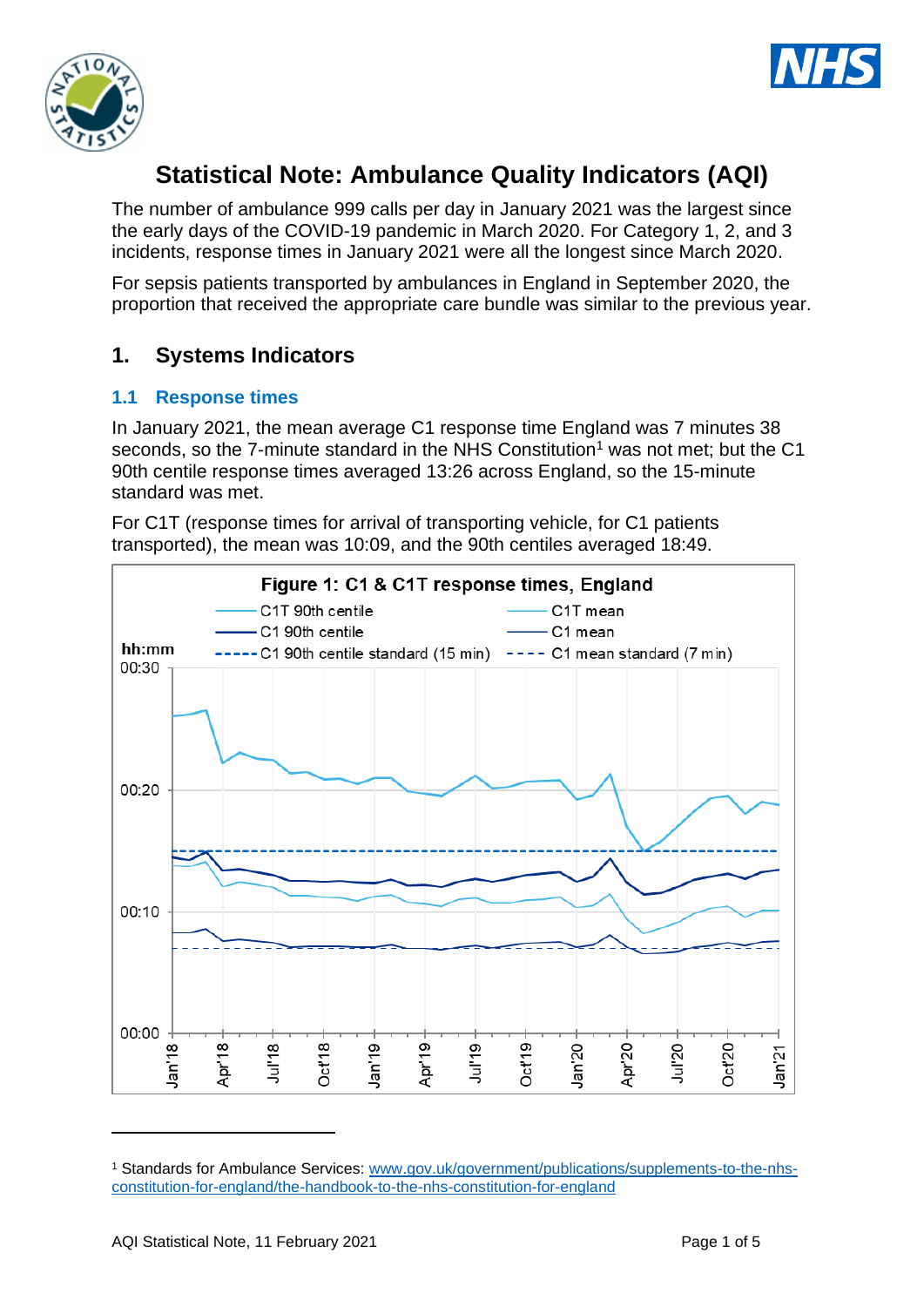



For C2 in January 2021, the mean average response time was 29:40 for England, and the 90th centiles averaged 1:04:12 across England (Figure 2). Only March 2020 had longer C2 response times.



For C3 in January, the mean average response time was 1:27:33. The C3 90th centile times averaged 3:32:03, so the two-hour standard was not met (Figure 3). Only December 2019 and March 2020 had longer C3 response times.

For C4 in January, the mean average response time was 2:12:08. The C4 90th centile times averaged 4:53:52, the longest since the C4 measure was introduced, so the three-hour standard was not met (Figure 3).

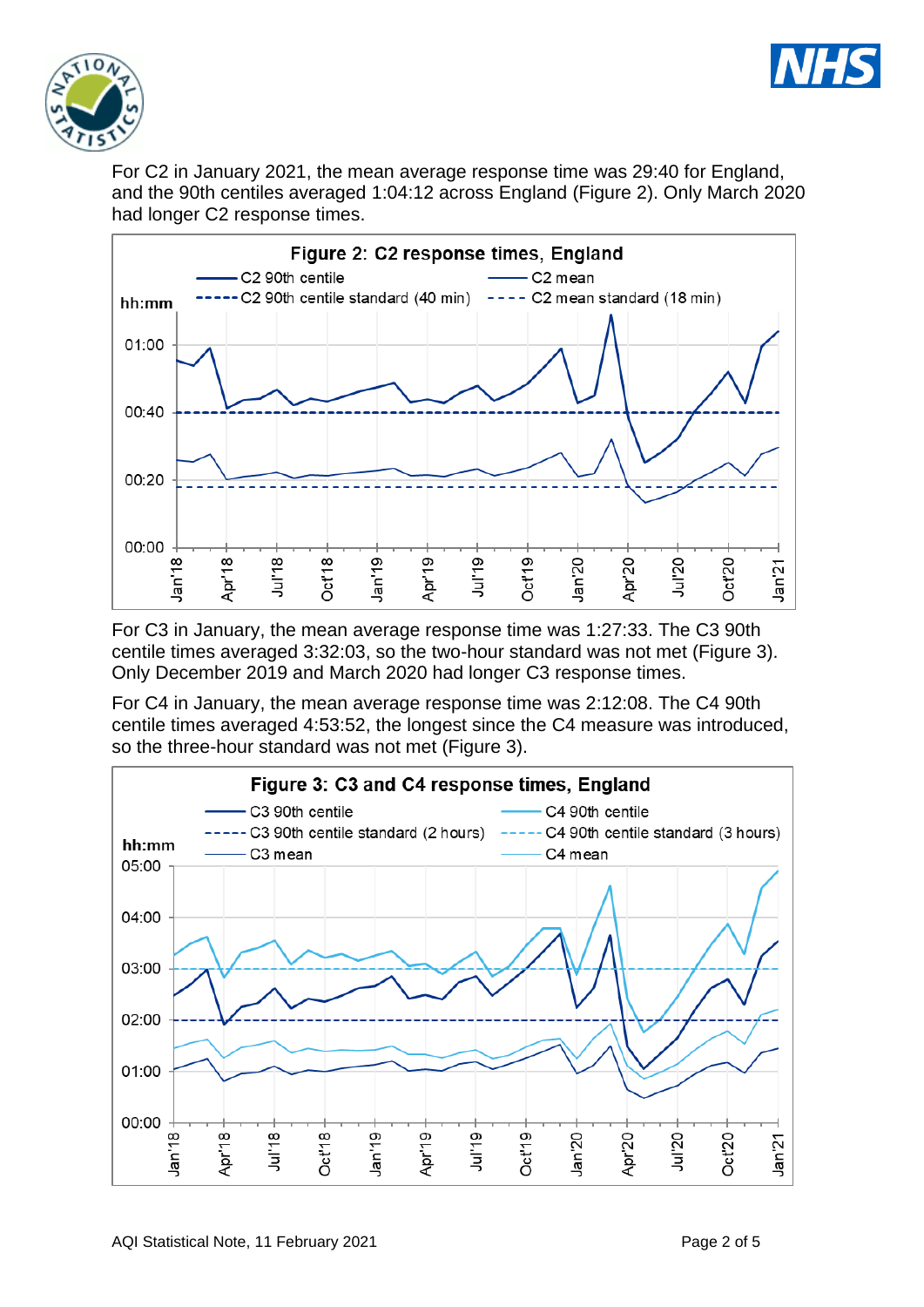



### **1.2 Other Systems Indicators**

In January 2021, the 95th centile call answer time across England averaged 66 seconds, the longest since March 2020. However, the January 2021 mean, 90th and 99th centile times of 10, 28, and 130 seconds respectively were actually shorter than in the previous month.

In January 2021, per day, there were (Figure 4):

- 25.1 thousand calls to 999 answered, 2.2% more than in December 2020;
- 25.2 thousand incidents that received a response (whether on the telephone or on the scene) from an ambulance service, 1.9% more than in December;
- 12.5 thousand incidents where a patient was transported to an Emergency Department (ED), 2.2% less than in December.



Figure 5 shows that in January 2021, 9.6% of incidents were resolved on the telephone (Hear & Treat); Since this measure began three years ago, only March 2020 had more. In January 2021, 35.8% of incidents were closed at the scene (See & Treat), and 49.8% (the least since April 2020) featured transport to ED, with the other 4.8% featuring transport to destinations other than ED.

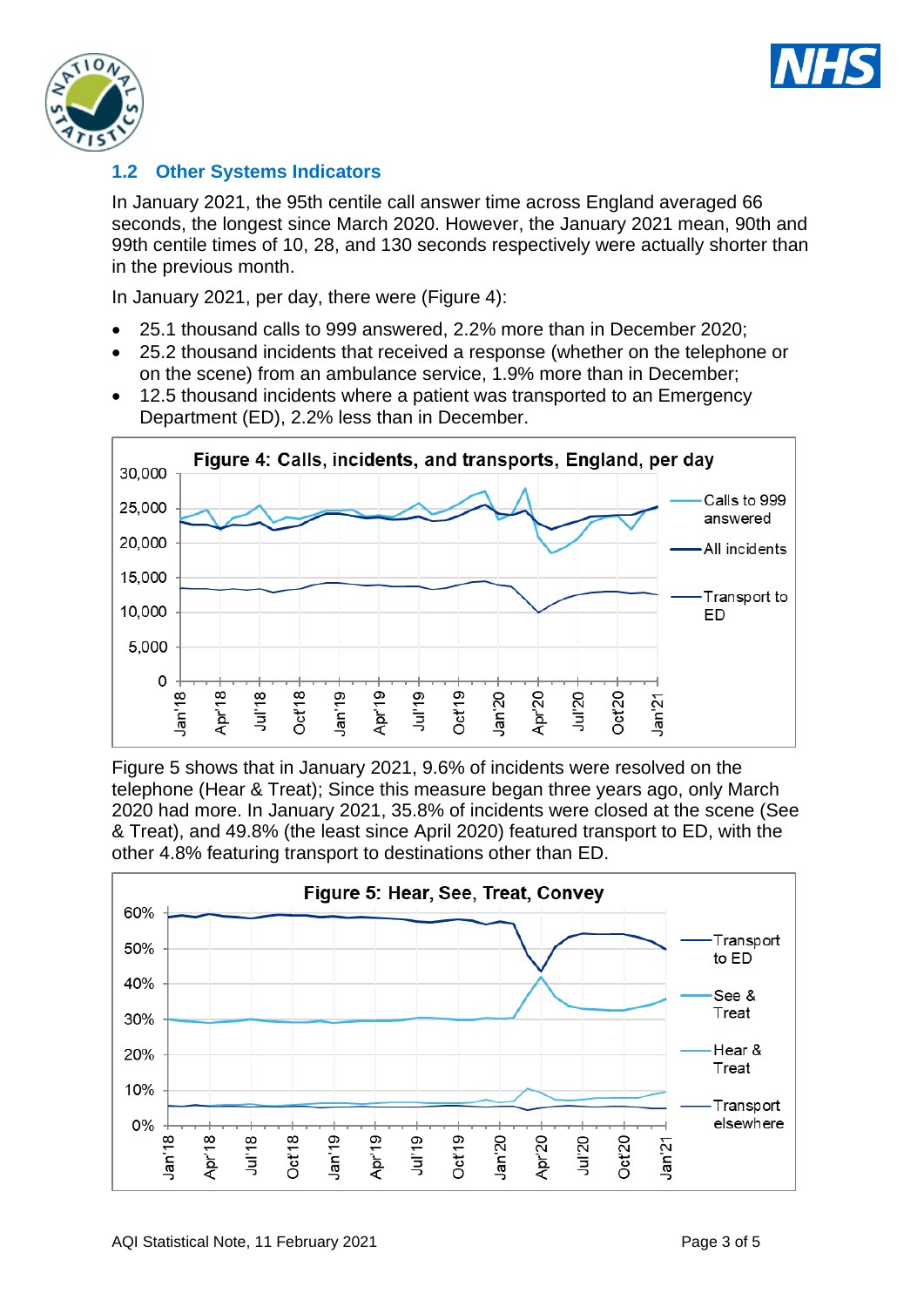



# **2. Ambulance Clinical Outcomes (AmbCO)**

## **2.1 Sepsis**

Sepsis is a time-critical condition. Early recognition and management of sepsis in the pre-hospital setting can reduce mortality and improve the health and well-being of patients. Making a diagnosis quickly and ensuring early transport of a patient to an appropriate Emergency Department capable of providing further tests, treatment and care (including appropriate antibiotics for those who are eligible) represents a standard of ambulance care.

In September 2020, of patients with suspected sepsis and a NEWS2 (National Early Warning Score 2) of 7 or more, the proportion who received the sepsis care bundle was 81.5% (Figure 6), similar to the average for the year ending September 2020 (82.0%).

The revisions to sepsis data in our 14 December 2020 publication were only for London and North West Ambulance Services, and changed the England proportions in September and December 2019 by less than 0.3 percentage points.



# **3. Further information on AQI**

## **3.1 The AQI landing page and Quality Statement**

[www.england.nhs.uk/statistics/statistical-work-areas/ambulance-quality-indicators,](http://www.england.nhs.uk/statistics/statistical-work-areas/ambulance-quality-indicators) or [http://bit.ly/NHSAQI,](http://bit.ly/NHSAQI) is the AQI landing page, and it holds:

- a Quality Statement for these statistics, which includes information on relevance, accuracy, timeliness, coherence, and user engagement;
- the specification quidance documents for those who supply the data;
- timetables for data collection and publication:
- time series spreadsheets and csv files from April 2011 up to the latest month;
- links to individual web pages for each financial year;
- contact details for the responsible statistician (also in section 3.4 below).

#### Publication dates are also at

[www.gov.uk/government/statistics/announcements?keywords=ambulance.](http://www.gov.uk/government/statistics/announcements?keywords=ambulance)

The web pages for each financial year hold:

- separate spreadsheets of each month's data;
- this Statistical Note, and equivalent versions from previous months:
- the list of people with pre-release access to the data.